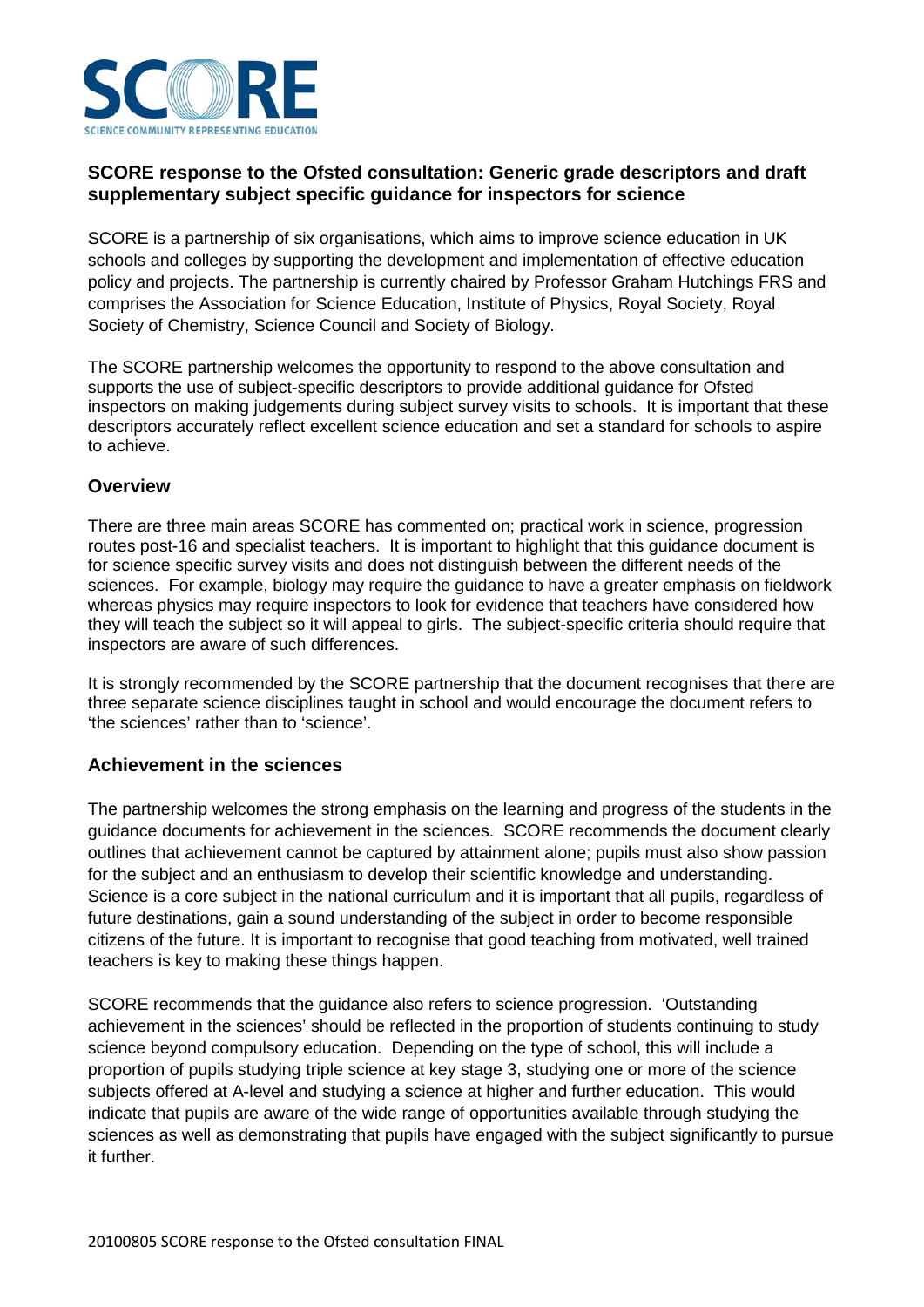SCORE would like to see a greater emphasis on pupils' attitude and ability to carry out practical work. Practical work is essential to science and the guidance should specify that pupils are able to demonstrate a high attainment in the intended learning outcomes of each practical activity as well as understanding the overall purpose and aims of practical work. SCORE also recommends the guidance incorporates a broader view of practical skills – not based solely on the old view of SC1 (hypothesis, prediction and investigation).

## **Quality of teaching in the sciences**

The SCORE partnership welcomes the reference to subject specialism but would like to see a stronger emphasis on its importance. A specialist teacher must have sufficient subject knowledge (i.e. beyond the level they are teaching) and demonstrate a good level of pedagogical knowledge to confidently communicate scientific ideas and to challenge pupils on their scientific understanding at a particular level. At the lowest level (4) it may be obvious that teachers avoid difficult questions from the pupils – particularly if they are teaching outside their subject specialism.

SCORE is currently reviewing the definition of a specialist teacher in the sciences and is considering whether or how the qualification history of a teacher is reflected in the quality of teaching. While pedagogical knowledge and pedagogical content knowledge is hugely influential in the quality of the teaching, a teacher who is a science graduate or who has worked as a scientist is likely to demonstrate: 1) a sufficient level of passion for the subject to pursue science beyond post-compulsory education, 2) a high level of subject knowledge and 3) first-hand experience of progression routes post-16. These qualities are likely to impact on pupils' overall enthusiasm for and understanding of the subject.

Again SCORE suggests the guidance refers to science progression. Effective teaching must inspire a proportion of pupils to continue science education post-16.

A teacher must be able to convey a passion for the subject in order to effectively inspire pupils and should maintain an up-to-date knowledge on current developments in and applications of their subject. The SCORE partnership suggests that inspectors look for evidence of school support for and of teacher involvement in CPD, particularly engagement with professional bodies and the ASE, attendance at conferences, participation in discussions and subscriptions to journals or magazines about subject pedagogy.

SCORE recommends that the guidance on the quality of teaching in the sciences specifically references practical work. SCORE published a report in 2008 that found that poor quality practical work in schools and colleges can have a limiting effect on a young person's engagement and learning of the sciences. Teachers should feel confident in the learning objectives of each practical activity and be confident in undertaking the activity with the pupils.

The SCORE partnership suggests that inspectors look for evidence that teachers are using high quality practical work in a number of ways including (but not limited to): demonstrations, class practicals, field work and using the school grounds. There should also be evidence that apparatus is of an appropriate quality and used frequently in lessons for purposeful practical work. Teachers should also be able to demonstrate a sound understanding of the three main purposes of practical work; 1) to develop scientific knowledge and understanding, 2) to develop practical skills and 3) to develop understanding of scientific enquiry.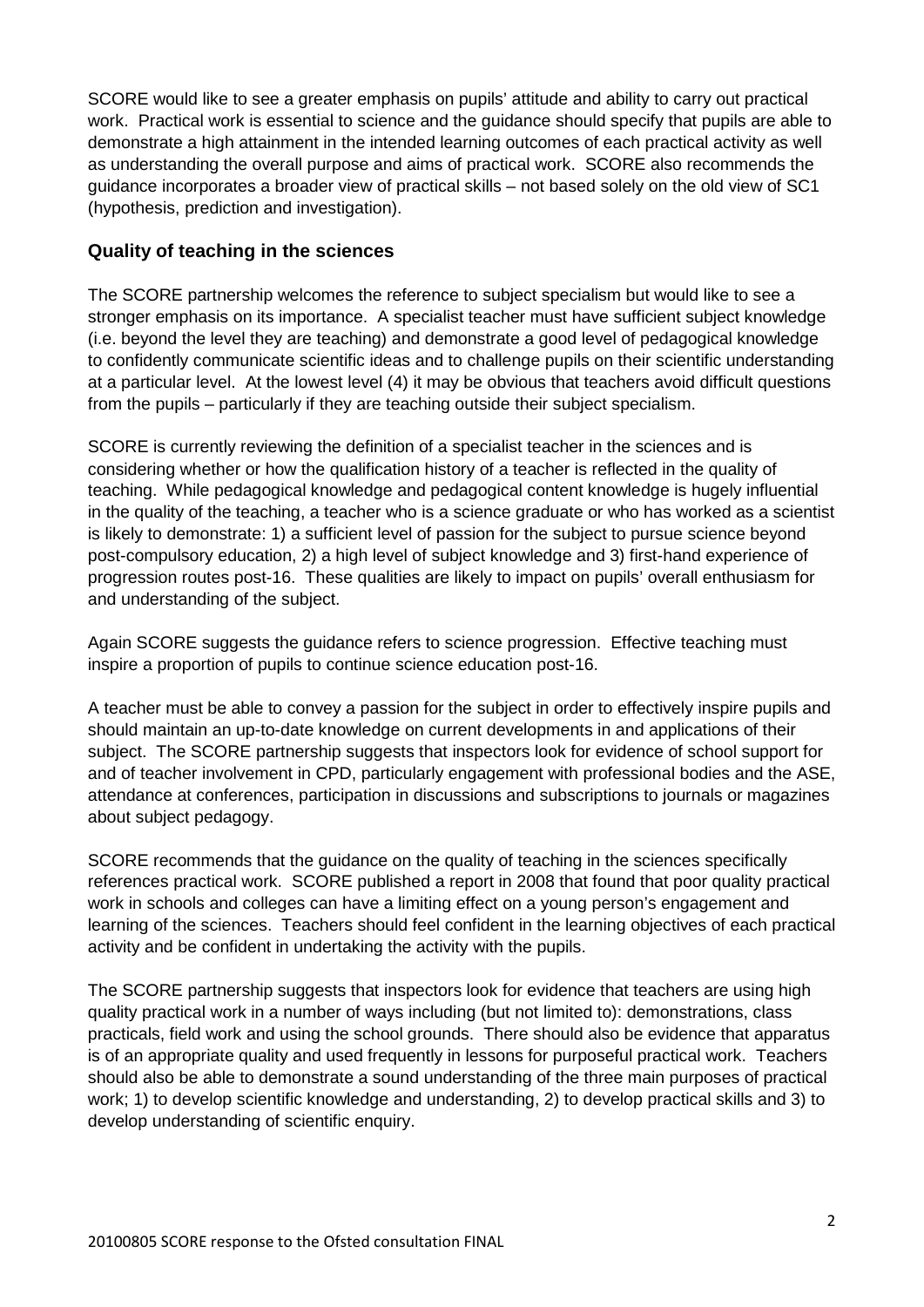### **The curriculum in the sciences**

The SCORE partnership welcomes the fact that the curriculum is expected to match the needs of all pupils, regardless of ability. This expectation should be reflected in the teaching and achievement as well. Standards and expectations must be high enough to stretch pupils.

SCORE recommends that there is a coherent science curriculum throughout a pupil's education at the school; a curriculum that builds on a pupil's prior knowledge and scientific understanding. SCORE strongly supports the need to have a relevant curriculum and the partnership would like to see statements that allow inspectors to look for evidence of useful and interesting content and contexts for each of the sciences. This should help students become adults with a working knowledge of science relevant to society. The curriculum content should be structured in an appropriate sequence so that pupils realise there is a rationale behind ideas in the sciences.

Practical work should be intrinsic to the curriculum and be used not only to develop a pupil's understanding of scientific enquiry and practical skills but also to further a pupil's scientific knowledge and understanding.

The curriculum should be motivating for students and SCORE supports the guidance that a school should demonstrate excellent links with the wider science community and incorporate enhancement and enrichment (E&E) activities into the science curriculum. However SCORE would like to see a greater balance in the guidance document between examples that demonstrate an 'outstanding curriculum in the sciences'. The draft guidance has too much emphasis on good examples of enrichment and enhancement activities and no examples of useful curriculum content or what is good practice for including practical work.

SCORE recommends that E&E activity is coupled with excellent practice in the classroom. The Ofsted report *Guidance for students studying science* highlights an example of a school which, despite engaging with numerous science E&E activities, had a low uptake of science post-16. The report suggested this was because the activities were not supported by an engaging and interesting experience in the classroom.

The SCORE partnership also suggests the document refers to a curriculum that embeds excellent information, advice and guidance on science progression beyond compulsory education. The curriculum should cover a core of ideas in the sciences that will allow for (and encourage) progression to the next level.

SCORE would like to include a requirement that all E&E activity embraced by a school is integrated in and coherent with what is happening in the classroom.

SCORE strongly recommends that the guidance on the curriculum has a greater emphasis on opportunities for learning outside the classroom. One of the recommendations from a report published by the Select Committee for Children, Schools and Families in 2010 was for outside learning to become an entitlement within the national curriculum, though there may even be a case for making this stronger. Outside learning is reflected in the new science GCSE specifications and should therefore be captured in the Ofsted inspection guidance documents. Outside learning offers significant benefits, particularly in illustrating the context of a subject. Furthermore the science subjects offer a vast range of opportunities for outside learning and the curriculum should incorporate field work, observational work and visits to sites where science is at the heart of activities. The guidance document for curriculum in geography highlights that 'Pupils experience fieldwork on a regular basis, and activities offer clear progression rather than repetition'. SCORE recommends that a similar emphasis is captured in the science guidance document.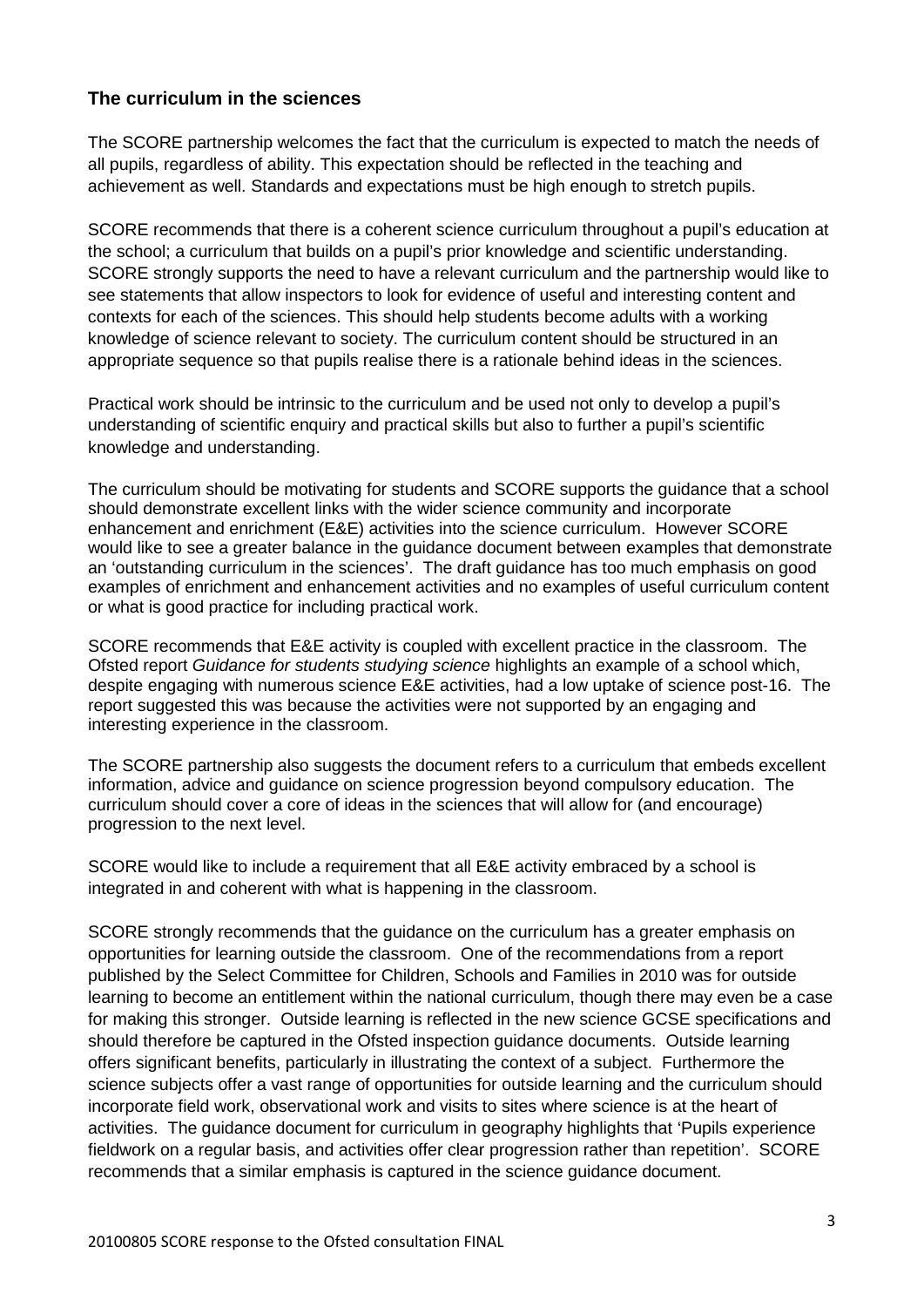# **Effectiveness of leadership and management in the sciences**

SCORE supports the guidance that effective leadership and management in the sciences will result in high quality teaching and good attainment levels. The SCORE partnership recommends that the term 'leadership' refers to the Head Teacher and Governors of a school as well as to the Head of Science. Science is a core subject and it is vital the senior management team, who may not have a background in science, appreciate the science requirements of a school. Under the new government schools are becoming more autonomous, increasing the importance for senior school management to acknowledge the costs involved in science education.

Practical work is a key component of science education and pupils must have the opportunity to experience practical activity in well maintained and adequately equipped laboratory facilities. SCORE recommends that inspectors look for a strong commitment among the leadership and management team to ensure that there is adequate provision in place for practical work in terms of laboratory space, equipment, staff time and resourcing. This includes good technician support and adequate budgeting for consumables.

SCORE suggests that the guidance also refers to apparatus. A good department will have a wellstocked prep room; there will be evidence of investment in keeping apparatus maintained and upto-date; and there will be a good supply of scientific consumables (chemicals, batteries etc). SCORE has recently embarked on a benchmarking exercise of the current state of practical work in schools and colleges. This research will provide a baseline for all science departments to review and evaluate their practical work and, where necessary, to make a case for improvement. SCORE expects the report to be published in autumn 2010 and will inform Ofsted on the findings.

Further examples of areas where the senior management team should ring fence funding for science education include activities incorporating learning outside the classroom; enrichment and enhancement activities that support the curriculum; and information, advice and guidance on science progression.

The SCORE partnership would like inspectors to look for evidence that the school maintains (or has attempted to maintain) a balance of subject specialisms in the science department. This could be through recruitment or through retraining staff (for example, on the Science Additional Specialist Programme<sup>[1](#page-3-0)</sup>). There should also be good support mechanisms in place for less experienced science teachers to ensure these teachers are best advised on how to teach the subject.

The guidance recognises the importance of continuing professional development for teachers. SCORE would like this to include all teaching staff in the sciences including teaching assistants and technicians.

SCORE suggests there is also a strong emphasis on, if not an entitlement to, subject specific CPD so that science teachers have the opportunity to grow and develop in their specialism and are encouraged to remain engaged with their subject. Resources must be made available for CPD. CPD does not have to be tied tightly to specifications and pedagogy; it can offer enrichment to a subject and help teachers engage with new developments in their subject.

<span id="page-3-0"></span> $1$  The Science Additional Specialism Programme (SASP) enables teachers without a physics or chemistry degree or a secondary initial teacher training (ITT) specialism in physics or chemistry, to teach these subjects effectively. The course is designed to develop participants' subject and pedagogical knowledge and help them teach physics or chemistry to learners aged 11-19 with more confidence, expertise and enthusiasm. Further information is available at [http://www.tda.gov.uk/teachers/continuingprofessionaldevelopment/science\\_cpd.aspx](http://www.tda.gov.uk/teachers/continuingprofessionaldevelopment/science_cpd.aspx) .